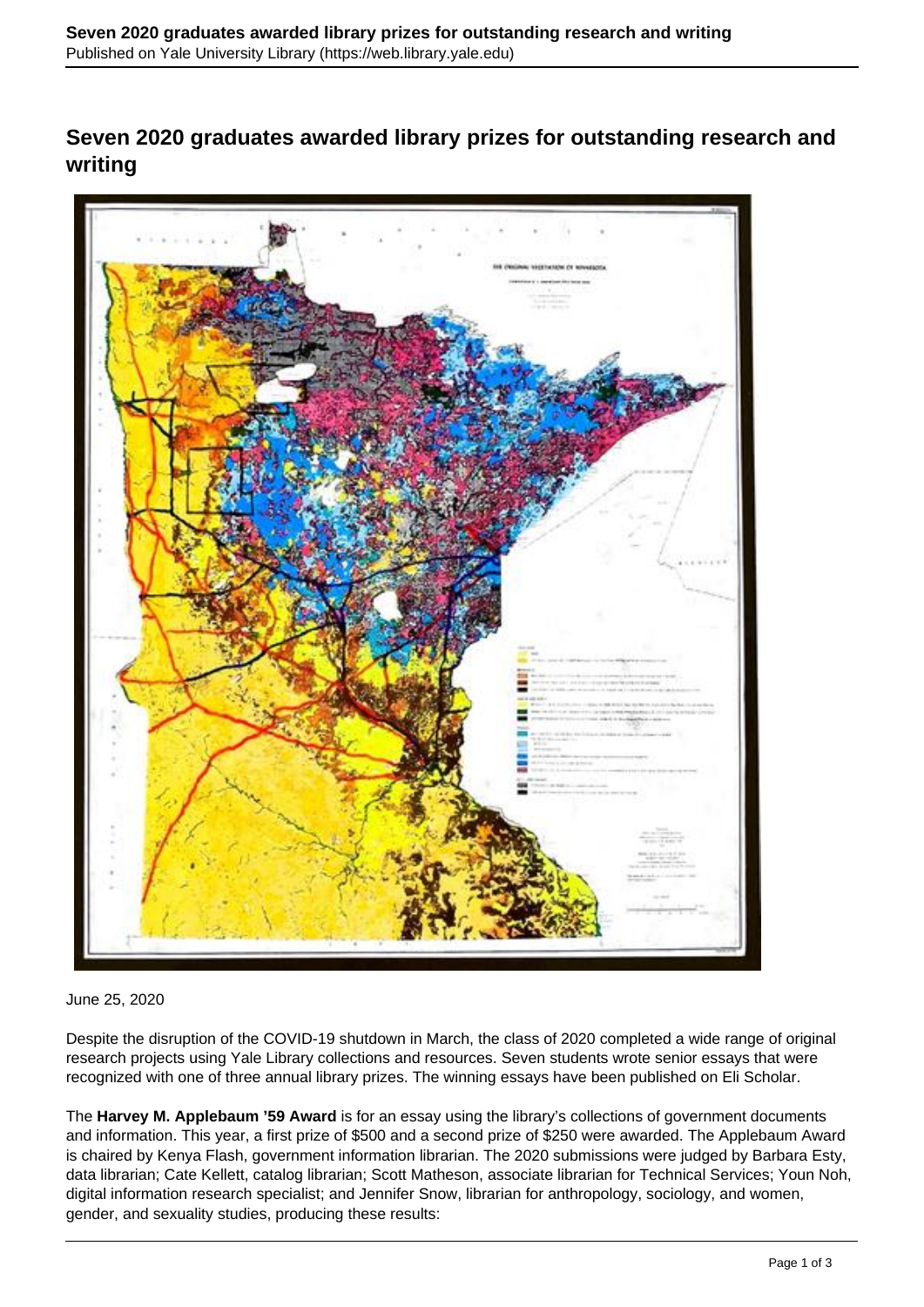- First prize: William Horvath, Berkeley College, for [The 1950s "War on Narcotics": Harry Anslinger, The](https://elischolar.library.yale.edu/applebaum_award/21/) [Federal Bureau of Narcotics, and Senator Price Daniel's Probe.](https://elischolar.library.yale.edu/applebaum_award/21/) [1] Jennifer Klein, professor of history, was Horvath's senior essay adviser. Horvath, the prize judges wrote, "had an engaging essay that presented historical materials in novel ways. He used a variety of types of resources, specifically varied government information resources including hearings, legal cases, archival materials, and more."
- Second prize: Stephanie Higginson, Morse College, for Against Executive-Controlled Administrative Law Judges [2]. Stephen Skowronek, Pelatiah Perit Professor of Political Science, was Higginson's senior essay adviser. The prize judges said Higginson's work "provided novel comparisons and a new lens on the intersection of mid-century 'teen panics' and the promotion of increasingly severe anti-drug laws."

The **Manuscripts and Archives Diane Kaplan Memorial Prize** is for an essay based substantially on research in any Yale Manuscripts and Archives collection. The \$500 prize was presented to two students this year. The Kaplan Prize is chaired by Bill Landis, associate director for Public Services. Jennifer Coggins, archivist for collection development; Mike Lotstein, university archivist; Steve Ross, manager for Public Services; Judy Schiff, chief research archivist; and Camila Tessler, archivist, also served as judges for this year's essay submissions.

- Steven Rome, Grace Hopper College, for The Apostle of Dissent: J. Hendrix McLane's Fight Against History in Post-Reconstruction South Carolina [3]. David Blight, Sterling Professor of History, of African American Studies, and of American Studies, was Rome's senior essay adviser. "Steven Rome's essay is especially noteworthy in its creative use of a small, serendipitously assembled personal papers collection as a springboard to explore political developments in South Carolina in the immediate aftermath of Reconstruction," Landis wrote. "Drawing on a variety of sources, Rome examines the ultimately futile attempts of John Augustus Hendrix McLane to forge a progressive, purportedly race-blind alliance between farmers and other working-class South Carolinians to counterbalance the power of lawyers, bankers, and red-shirt politicians in that state as Jim Crow-era racism solidified."
- Sahaj Sankaran, Silliman College, for Ambassadors Extraordinary: Chester Bowles, B.K. Nehru, and Ambassadorial Agency in Indo-American Relations, 1961-1969 [4]. David Engerman, Leitner International Interdisciplinary Professor of History, was Sankaran's senior essay adviser. "Sahaj Sankaran's essay is a beautifully written, structured, and argued exploration of the agency exercised through the contemporary ambassadorships of Chester Bowles and Braj Kumar Nehru in the tumultuous decade of the 1960s," Landis said. "Sankaran makes creative use of an array of documentation in MSSA's Bowles Papers and the Nehru papers held in the Nehru Memorial Library in New Delhi, India, and from several other archives, to weave a convincing thesis about these ambassadors' actions and influence during a unique moment in the Cold War relationship between India and the United States."

The **Library Map Prize** recognizes the best use of maps in a senior essay or equivalent project. This year, a first prize of \$500 and an honorable mention of \$250 will be awarded. The Map Prize is chaired by GIS Librarian Miriam Olivares. This year's judges are Anna Arays, librarian for Slavic and East European studies; Brandon Milliate, librarian for South and Southeast Asian studies; Catherine DeRose, manager of the library's Digital Humanities Lab; Kayleigh Bohemier, librarian for science research support; Kelly Blanchat, librarian for undergraduate teaching and outreach; Lori Bronars, life sciences librarian; and Rachel Sperling, librarian for environmental studies.

- First prize Heidi Katter, Silliman College, for Railroad Ties: Tracks to the White Earth and Red Lake Ojibwe Reservations, 1860s-1910s [5]. Ned Blackhawk, professor of history and of American studies, was Katter's essay adviser. The prize judges said Katter's essay was a "clear and compelling project that uses a variety of archival maps to construct and advance an argument on railroad colonialism, 'federal geographic consciousness,' and the dispossession of White Earth and Red Lake lands."
- First prize Soledad O. Tejada, Davenport College, for The Public and the Personal: Mapping the NYC Subway System as an Urban Memoryscape [6]. The faculty adviser was Elihu Rubin, associate professor of architecture and of American studies. "This was an ambitious, innovative, and theoretically grounded project that used a variety of cartographic and artistic sources in the paper, which strengthened its points about cartography and mapping memory," the prize judges wrote. "The artistic component successfully and